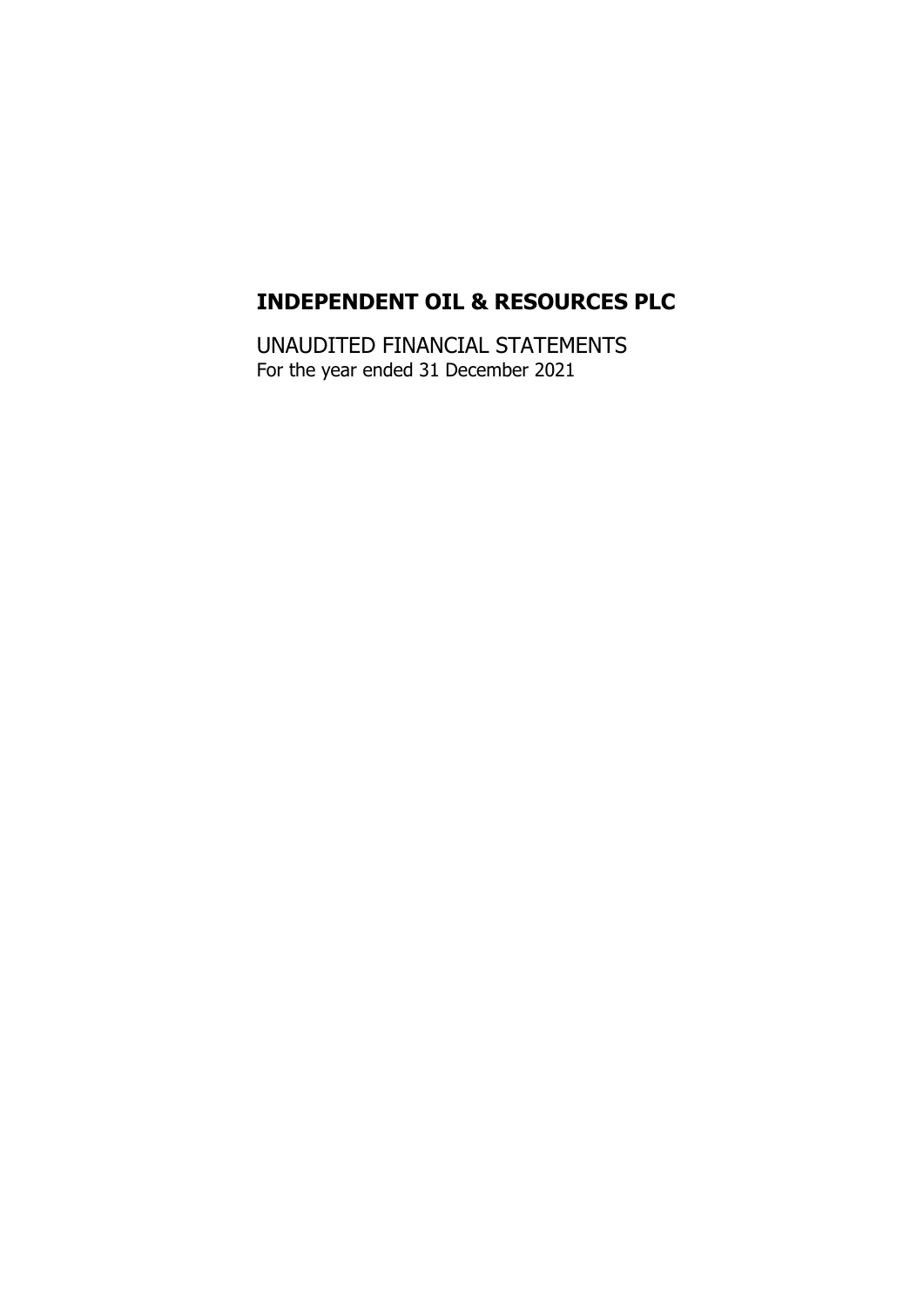#### UNAUDITED FINANCIAL STATEMENTS 31 December 2021

| <b>CONTENTS</b>                                            | <b>PAGE</b> |
|------------------------------------------------------------|-------------|
| Statement of profit or loss and other comprehensive income |             |

| Statement of financial position |  |
|---------------------------------|--|
| Statement of cash flows         |  |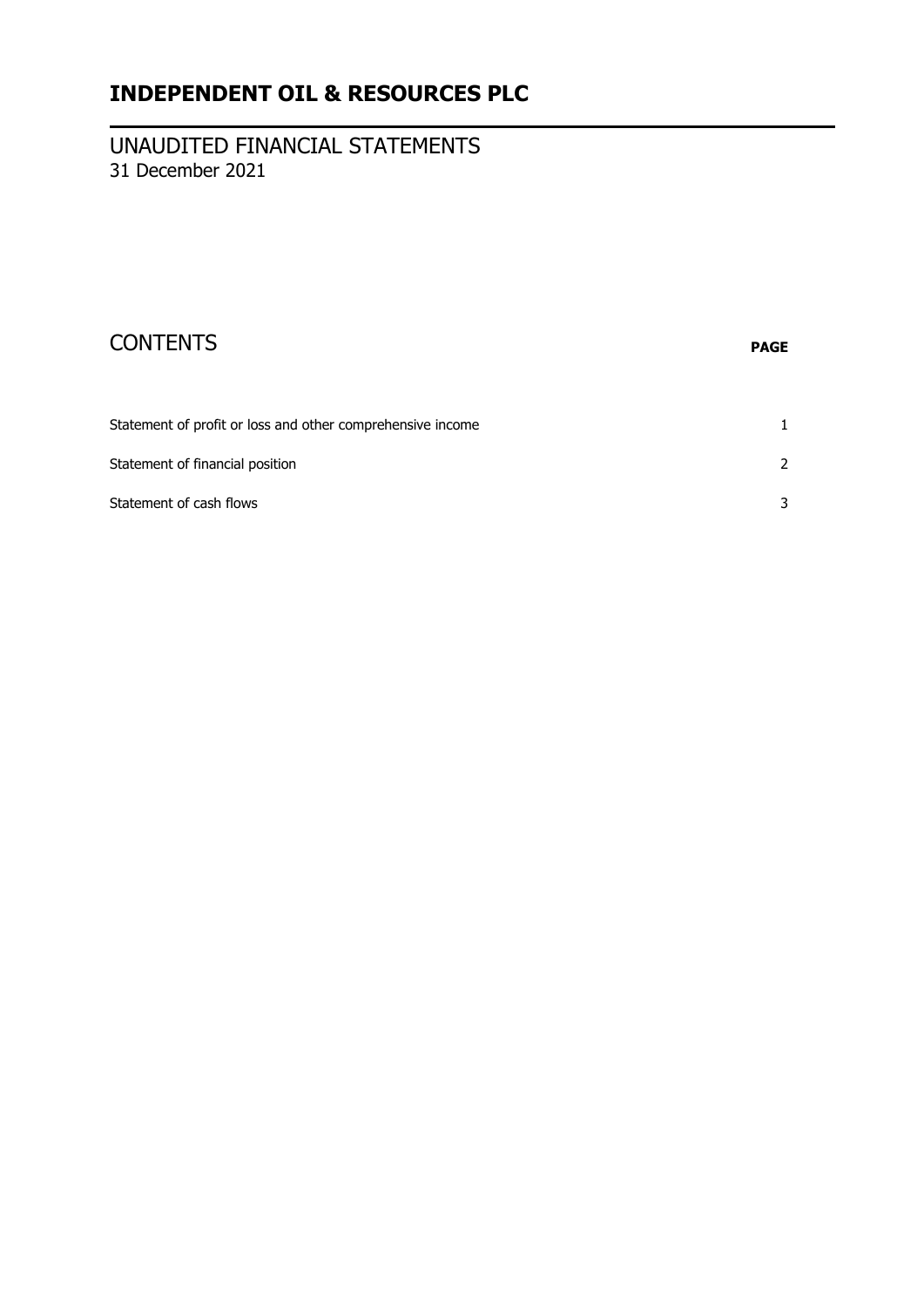#### STATEMENT OF PROFIT OR LOSS AND OTHER COMPREHENSIVE INCOME 31 December 2021

|                                                                                                                                        | <b>Unaudited Y/E</b><br>31/12/2021<br><b>NOK 000</b> | Audited Y/E<br>31/12/2020<br><b>NOK 000</b> |
|----------------------------------------------------------------------------------------------------------------------------------------|------------------------------------------------------|---------------------------------------------|
| <b>Revenue</b>                                                                                                                         |                                                      |                                             |
| Dividend income                                                                                                                        | 1.320<br>3.402                                       | 1.131<br>3.553                              |
| Interest income<br>Fair value gain / (loss) on financial assets at fair value through profit or loss                                   | 11.201                                               | (3.195)                                     |
| (Impairment charge)/ reversal of impairment of investments in associates                                                               | (12.568)                                             | 57.706                                      |
| Reversal of expected credit losses on financial assets                                                                                 |                                                      | 454                                         |
| Administration expenses                                                                                                                | (2.581)                                              | (2.522)                                     |
| <b>Operating profit</b>                                                                                                                | 774                                                  | 57.126                                      |
| Finance income                                                                                                                         | 1.646                                                | 7                                           |
| Finance costs                                                                                                                          | (22)                                                 | (595)                                       |
| Share of results of associates before tax                                                                                              |                                                      | 4.504                                       |
| <b>Profit before tax</b>                                                                                                               | 2.398                                                | 61.042                                      |
| Income tax                                                                                                                             |                                                      | (85)                                        |
| Net profit for the year                                                                                                                | 2.398                                                | 60.957                                      |
| <b>Other comprehensive income</b>                                                                                                      |                                                      |                                             |
| Share of comprehensive loss from associates                                                                                            | (1.897)                                              | (2.759)                                     |
| Currency translation differences of associates<br>Net other comprehensive income / (loss) that may be reclassified                     | 6.450                                                | (3.967)                                     |
| to profit or loss in subsequent periods                                                                                                | 4.553                                                | (6.726)                                     |
| Other comprehensive (loss) / income that will not be reclassified                                                                      |                                                      |                                             |
| to profit or loss in subsequent periods (net of tax):<br>Fair value gain on financial assets at fair value through other comprehensive |                                                      |                                             |
| income                                                                                                                                 |                                                      | 292                                         |
| Fair value change on equity instruments designated at fair value through                                                               |                                                      |                                             |
| other comprehensive income                                                                                                             | (8.619)                                              | (1.432)                                     |
| Other comprehensive (loss) for the year                                                                                                | (4.066)                                              | (7.866)                                     |
| Total comprehensive (loss) /income for the year                                                                                        | (1.668)                                              | 53.091                                      |
|                                                                                                                                        |                                                      |                                             |
| <b>Average number of shares</b>                                                                                                        | 77.546.362                                           | 59.053.211                                  |
| Number of shares at the end of the period                                                                                              | 89.053.211                                           | 59.053.211                                  |
| Total comprehensive (loss)/income for the year                                                                                         | (1.668)                                              | 53.091                                      |
| Profit per share attibutable to equity holders of the parent (NOK)                                                                     | 0,031                                                | <u>1,03</u>                                 |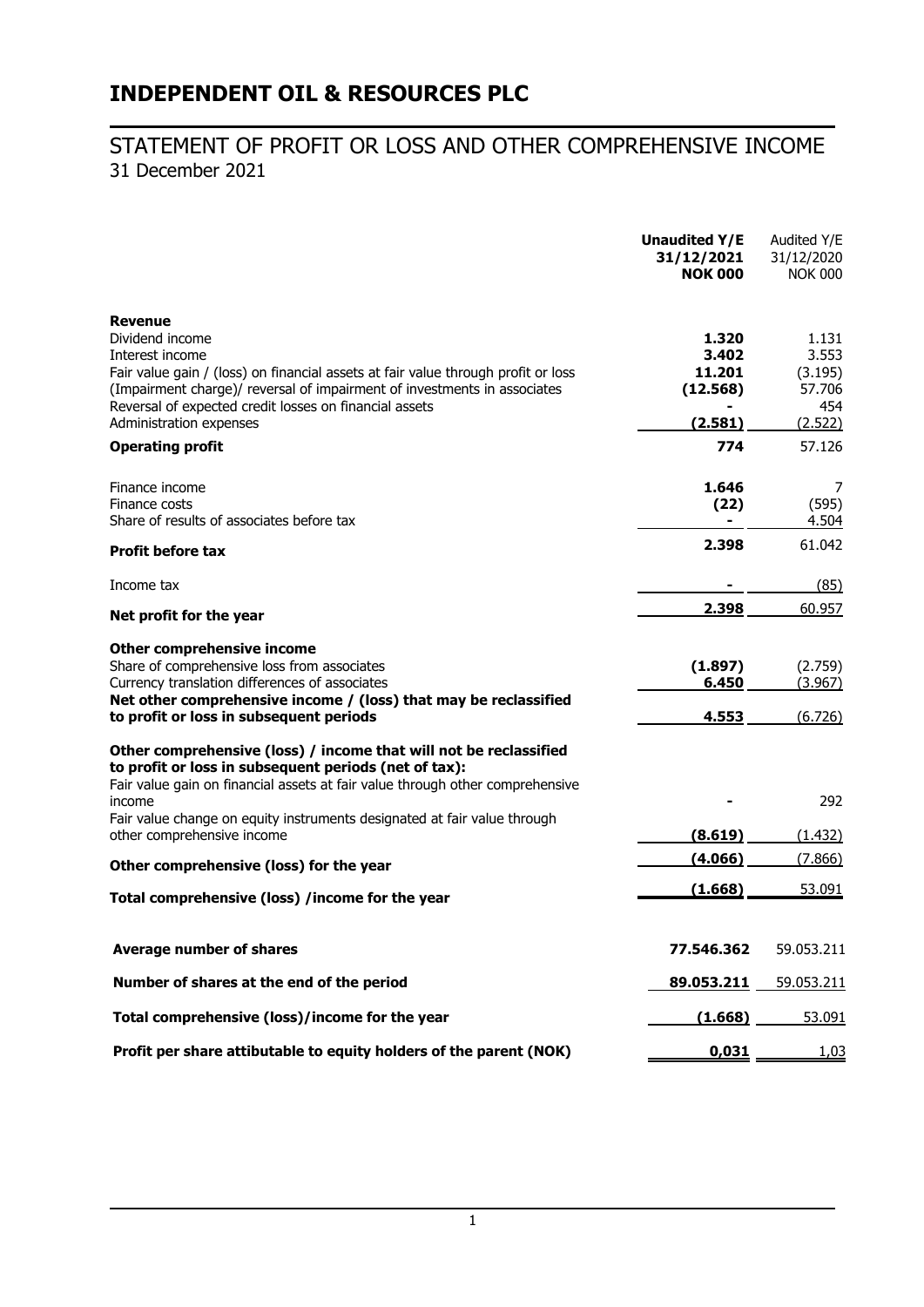### STATEMENT OF FINANCIAL POSITION

31 December 2021

|                                                                                                                                                           | <b>Note</b> | <b>Unaudited Y/E</b><br>31/12/2021<br><b>NOK 000</b> | Audited Y/E<br>31/12/2020<br><b>NOK 000</b> |
|-----------------------------------------------------------------------------------------------------------------------------------------------------------|-------------|------------------------------------------------------|---------------------------------------------|
| <b>ASSETS</b>                                                                                                                                             |             |                                                      |                                             |
| <b>Non-current assets</b><br>Investments in associates<br>Equity investments designated at fair value through other comprehensive                         |             | 162.668                                              | 169.182                                     |
| income<br>Other financial assets at amortised cost                                                                                                        |             | 11.531<br>21.595                                     | 8.594<br>20.933                             |
|                                                                                                                                                           |             | 195.794                                              | 198.709                                     |
| <b>Current assets</b><br>Receivables                                                                                                                      |             |                                                      | 474                                         |
| Financial assets at fair value through profit or loss<br>Refundable taxes                                                                                 |             | 65.378<br>582                                        | 38.192<br>241                               |
| Cash at bank and in hand                                                                                                                                  |             | 54.811<br>120.771                                    | 50.614<br>89.521                            |
| <b>Total assets</b>                                                                                                                                       |             | 316.565                                              | 288.230                                     |
| <b>EQUITY AND LIABILITIES</b>                                                                                                                             |             |                                                      |                                             |
| <b>Equity</b><br>Share capital<br>Share premium<br>Share Capital redemption reserve                                                                       |             | 89.053<br>49.999<br>51.080                           | 59.053<br>49.999<br>51.080                  |
| Fair value change on equity instruments designated at fair value through<br>other comprehensive income<br><b>Translation reserve</b><br>Retained earnings |             | (9.760)<br>45.834<br>90.026                          | (1.141)<br>39.384<br>89.525                 |
| <b>Total equity</b>                                                                                                                                       |             | 316.232                                              | 287.900                                     |
| <b>Current liabilities</b>                                                                                                                                |             |                                                      |                                             |
| Trade and other payables                                                                                                                                  |             | 333                                                  | 330                                         |
|                                                                                                                                                           |             | 333                                                  | 330                                         |
| <b>Total equity and liabilities</b>                                                                                                                       |             | 316.565                                              | 288.230                                     |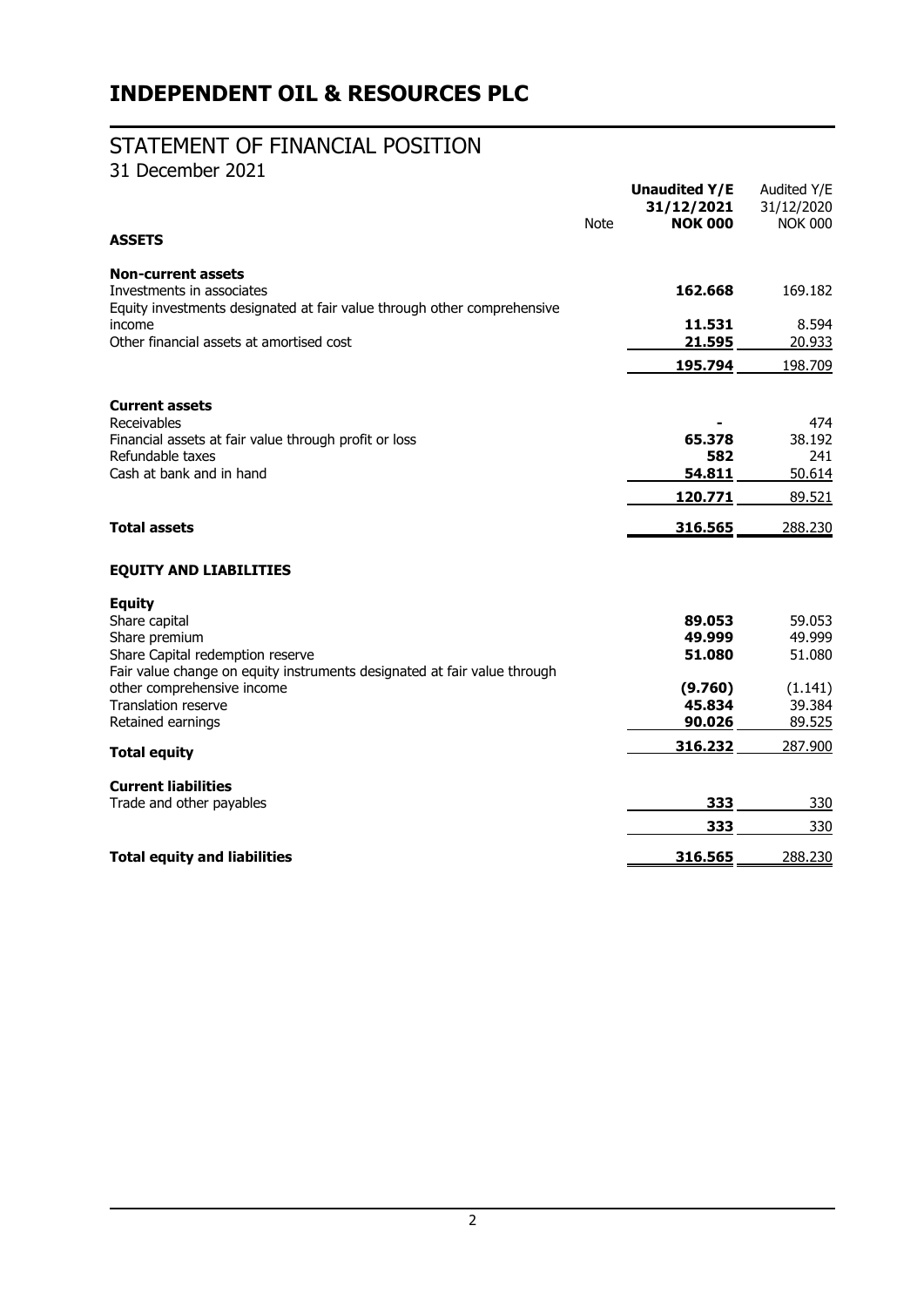# STATEMENT OF CASH FLOWS

31 December 2021

|                                                      | <b>Unaudited Y/E</b><br>31/12/2021<br><b>NOK 000</b> | Audited Y/E<br>31/12/2020<br><b>NOK 000</b> |
|------------------------------------------------------|------------------------------------------------------|---------------------------------------------|
| Net cash generated from operating activities         | 10.854                                               | 1.905                                       |
| Net cash used in investing activities                | (36.658)                                             | (12.158)                                    |
| Net cash generated from financing activities         | 30,000                                               |                                             |
| Net increase/(decrease) in cash and cash equivalents | 4.196                                                | (10.253)                                    |
| Cash and cash equivalents at beginning of the year   | 50.615                                               | 60.867                                      |
| Cash and cash equivalents at end of the year         | 54.811                                               | 50.614                                      |